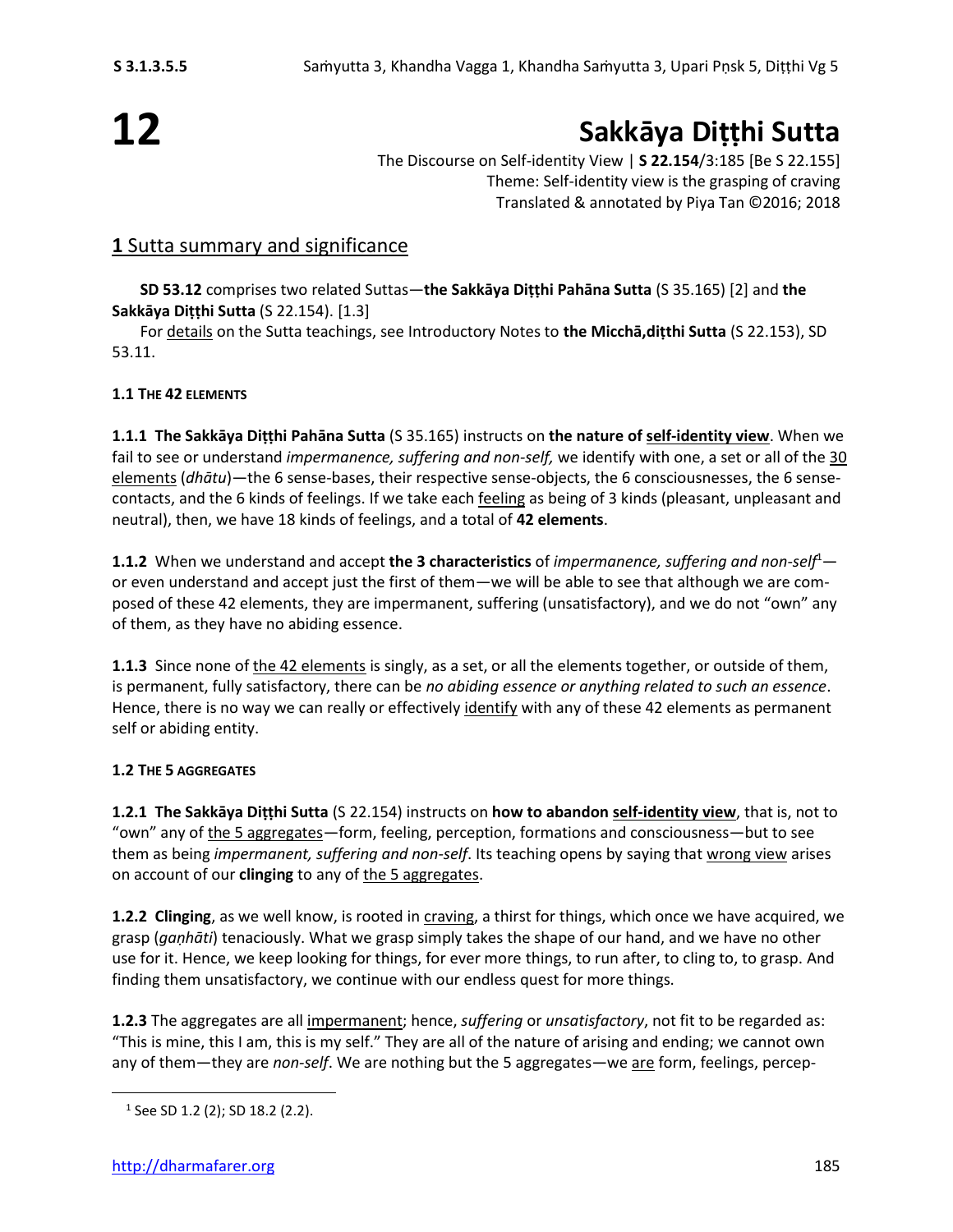tions, formations and consciousness—this is "our world," so to speak, but we own none of them, in that we have no control whatsoever over them.<sup>2</sup> When we understand and accept this, we go on to awaken to liberation.

#### **1.3 SUTTA TEACHINGS**

**1.3.1 SD 53.12** comprises two related Suttas—**the Sakkāya Diṭṭhi Pahāna Sutta** (S 35.165) and **the Sakkāya Diṭṭhi Sutta** (S 22.154). While the former defines self-identity view, the latter shows us how to overcome it. Self-identity view (sakkāya,diṭṭhi),<sup>3</sup> is, in simple terms, the identifying of ourself with our bodies or minds, that is, seeing some sort of abiding entity in any of **the 5 aggregates**—our body, feelings, perception, karma and consciousness. 4

**1.3.2 Self-identity view** is the 1<sup>st</sup> of 3 fetters,<sup>5</sup> the breaking of which brings about **streamwinning**.<sup>6</sup> These 3 fetters arise in connection with the 5 aggregates by way of the 4 kinds of self-identity views,<sup>7</sup> that is, in terms of regarding:<sup>8</sup>

- (1) (an aggregate) as the self;
- (2) the self as possessing (an aggregate);
- (3) (an aggregate) as in the self;
- (4) the self as in (an aggregate).

**1.3.3** None of these aggregates—indeed no part of our existence—exists in itself. Both body and mind are closely interrelated and mutually conditioning, as are all the 5 aggregates—the are conditioned as well as conditioning us. Hence, we really are *all interdependent and changing processes*.

#### **2** Sakkāya Diṭṭhi Pahāna Sutta (S 35.165)

## **SD 53.12(2) Sakkāya,diṭṭhi Pahāna Sutta**

The Discourse on Abandoning Self-identity View | **S 35.165**/4:147 [S:B 35.166] Traditional**: S 4.1.4.1.11** Saṁyutta 4, Saḷāyatana Vg 1, Saḷāyatana Saṁy 4, Catuttha Pṇsk 1, Nandikkhaya Vg 11 Theme: Overcoming self-identity view Translated & annotated by Piya Tan ©2018

**1** Then, a certain monk approached the Blessed One, saluted him and sat down at one side. Sitting at one side, the monk said to the Blessed One:

<sup>2</sup> **Alagaddûpama S** (M 22,40), SD 3.13.

<sup>3</sup> See SD 40a.8 (3); SD 40a.12 (3.2.4).

<sup>4</sup> On the 5 aggregates (*pañca-k,khandha*), see **(Dve) Khandhā S** (S 22.48/3:47 f), SD 17.1a.

<sup>5</sup> The 3 fetters (*saṁyojana*) are (1) self-identity view, (2) spiritual doubt and (3) attachment to rituals and vows: see SD 3.3 (5); **Abhabba Tayo,dhamma S** (A 10.76,6), SD 2.4; **Emotional independence**, SD 40a.8. These 3 fetters are, in turn, part of the 10 fetters (*dasa saṁyojana*): SD 10.16 (1.6.6-1.68); **Kīṭa,giri S** (M 70), SD 11.1 (5.1.4); **(Sekha) Uddesa S** (A 4.85), SD 3.3 (2).

<sup>6</sup> On streamwinning, see **Entering the stream**, SD 3.3.

<sup>7</sup> See **Pārileyya S** (S 22.81,12-30), SD 6.1; SD 40a.8 (3.3). The first is rooted in annihilationist view (*uccheda, diṭṭhi*); the rest, in eternalist view (*sassata,diṭṭhi*).

<sup>8</sup> When each of these views is applied to the 5 aggregates, we get the 20 kinds of self-identity views: **Cūḷa Vedalla S** (M 44,7.3), SD 40a.9; **Mahā Puṇṇama S** (M 109,10), SD 17.11; **Nadī S** (S 22.93) @ SD 42.18 (2.2.1); **"I": the nature of identity,** SD 19.1 esp (2.2).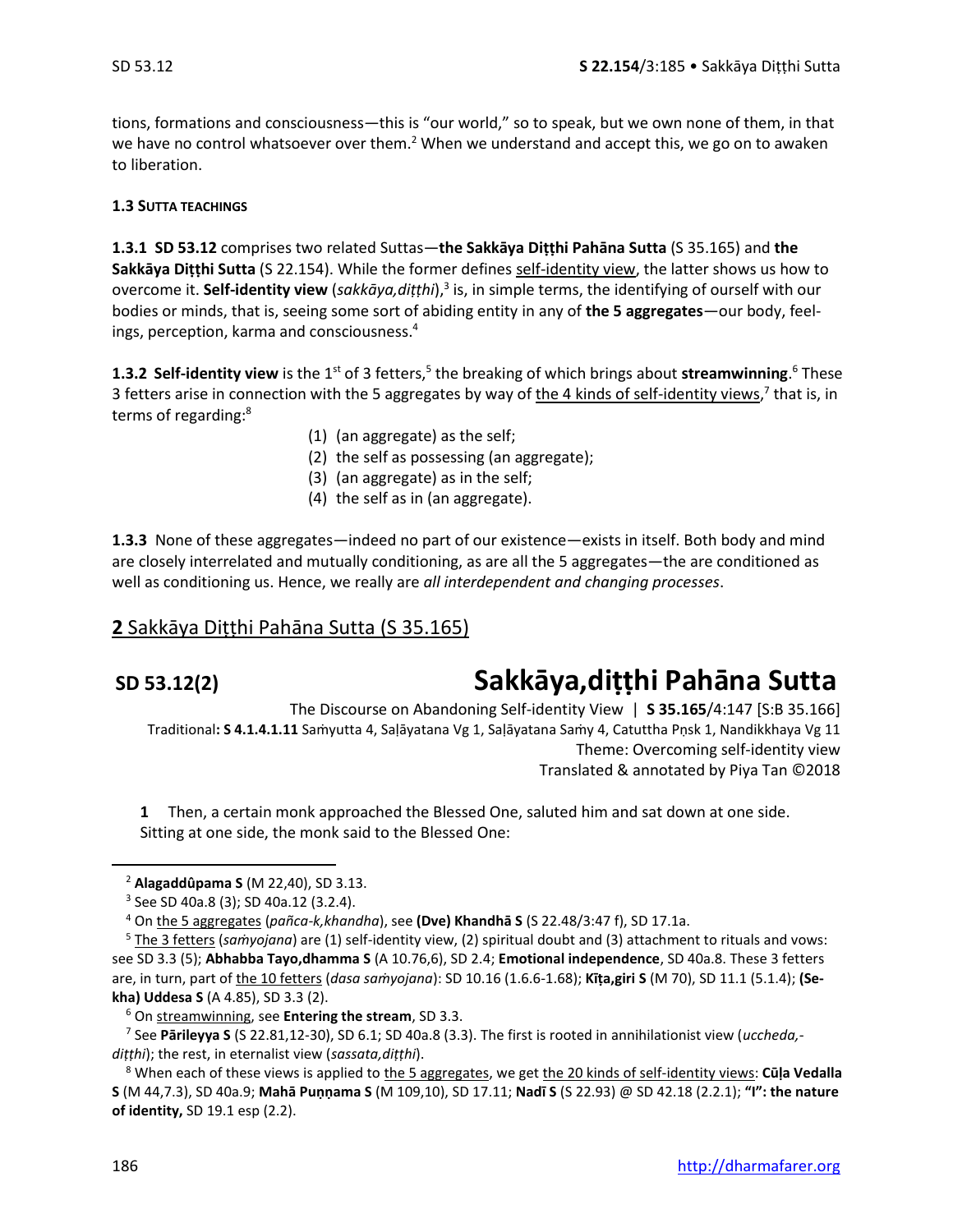**2** "Bhante, how should one know, how should one see, so that **self-identity view**<sup>9</sup> is abandoned?"<sup>10</sup>

| (1) THE EYE IS SUFFERING      |                      |                                                                               |
|-------------------------------|----------------------|-------------------------------------------------------------------------------|
| "Bhikshus,<br>3               |                      |                                                                               |
| when one knows, one sees that | the eye $^{11}$      |                                                                               |
|                               |                      | is suffering [unsatisfactory], $^{12}$ then, self-identity view is abandoned. |
| When one knows, one sees that | forms                |                                                                               |
|                               | are suffering, then, | self-identity view is abandoned.                                              |
| When one knows, one sees that | eye-consciousness    |                                                                               |
|                               | is suffering, then,  | self-identity view is abandoned.                                              |
| When one knows, one sees that | eye-contact          |                                                                               |
|                               | is suffering, then,  | self-identity view is abandoned.                                              |

Whatever that is **felt** arising with *the eye* as condition—pleasant or unpleasant or neither when one knows, one sees it to be *suffering*, self-identity view is abandoned.

| (2) THE EAR IS SUFFERING      |                                                         |
|-------------------------------|---------------------------------------------------------|
| "Bhikshus,<br>4               |                                                         |
| when one knows, one sees that | the ear                                                 |
|                               | self-identity view is abandoned.<br>is suffering, then, |
| When one knows, one sees that | sounds                                                  |
|                               | are suffering, then, self-identity view is abandoned.   |
| When one knows, one sees that | ear-consciousness                                       |
|                               | is suffering, then, self-identity view is abandoned.    |
| When one knows, one sees that | ear-contact                                             |
|                               | is suffering, then, self-identity view is abandoned.    |

Whatever that is **felt** arising with *the ear* as condition—pleasant or unpleasant or neither when one knows, one sees it to be *suffering*, self-identity view is abandoned.

| (3) THE NOSE IS SUFFERING |
|---------------------------|
|---------------------------|

| "Bhikshus,<br>5.              |                                                       |
|-------------------------------|-------------------------------------------------------|
| when one knows, one sees that | the nose                                              |
|                               | is suffering, then, self-identity view is abandoned.  |
| When one knows, one sees that | smells                                                |
|                               | are suffering, then, self-identity view is abandoned. |
| When one knows, one sees that | nose-consciousness                                    |
|                               | is suffering, then, self-identity view is abandoned.  |
| When one knows, one sees that | nose-contact                                          |
|                               | is suffering, then, self-identity view is abandoned,  |

Whatever that is **felt** arising with *the nose* as condition—pleasant or unpleasant or neither when one knows, one sees it to be *suffering*, self-identity view is abandoned.

<sup>9</sup> On self-identity view (*sakkāya,diṭthi*), see (1.3.2).

<sup>10</sup> *Kathaṁ nu kho bhante jānato kathaṁ passato sakkāya,diṭṭhi pahīyatîti.*

<sup>&</sup>lt;sup>11</sup> The eye is the 1<sup>st</sup> of the 42 elements (*dhātu*), listed here as being "suffering" [1.1.1].

<sup>&</sup>lt;sup>12</sup> S:B (2000:1220) mistranslates the key qualifier here (S 35.166) and in S 35.165 as "impermanent" throughout.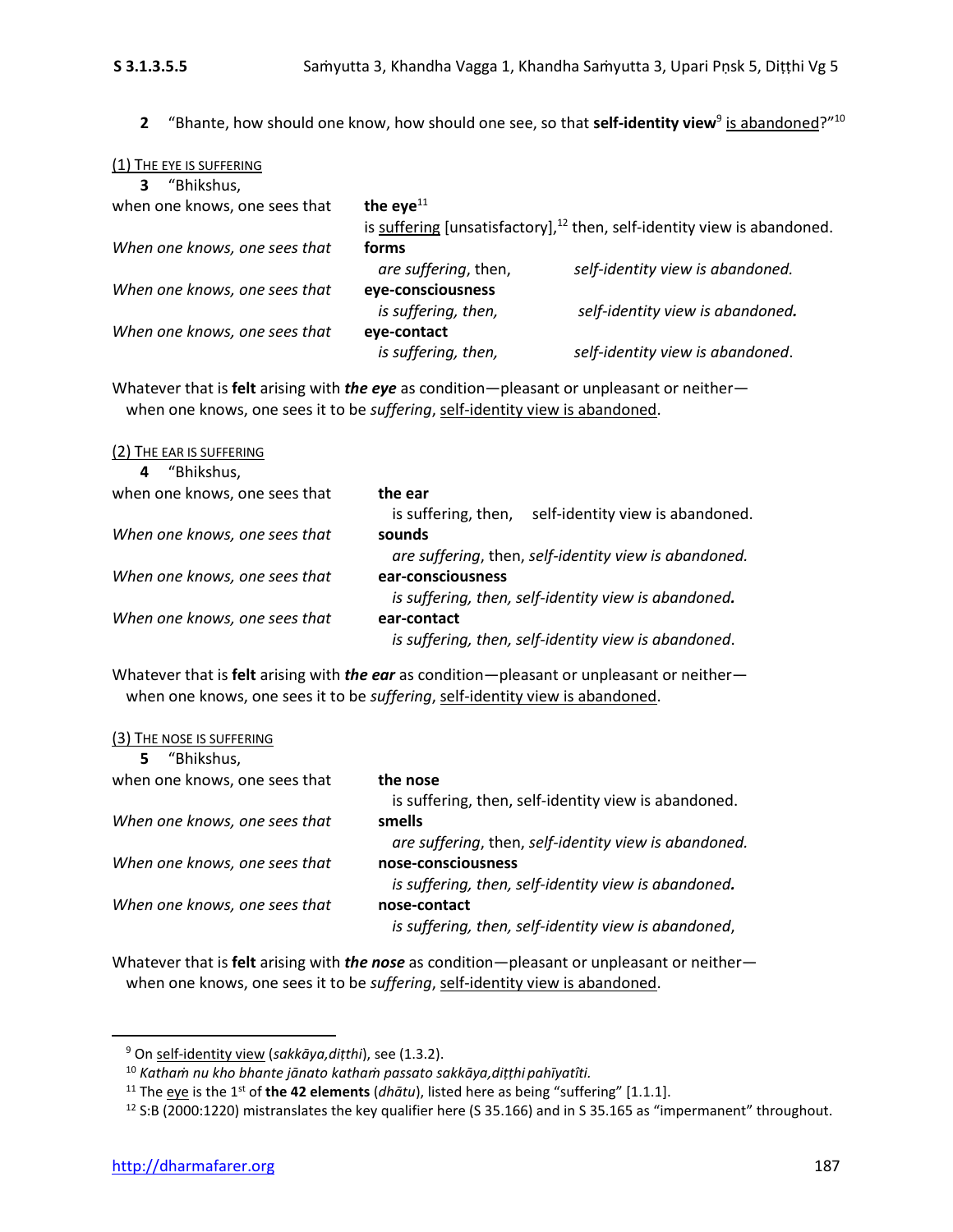#### (4) THE TONGUE IS SUFFERING

| "Bhikshus,<br>6               |                                                       |
|-------------------------------|-------------------------------------------------------|
| when one knows, one sees that | the tongue                                            |
|                               | is suffering, then, self-identity view is abandoned.  |
| When one knows, one sees that | tastes                                                |
|                               | are suffering, then, self-identity view is abandoned. |
| When one knows, one sees that | tongue-consciousness                                  |
|                               | is suffering, then, self-identity view is abandoned.  |
| When one knows, one sees that | tongue-contact                                        |
|                               | is suffering, then, self-identity view is abandoned,  |

Whatever that is **felt** arising with *the tongue* as condition—pleasant or unpleasant or neither when one knows, one sees it to be *suffering*, self-identity view is abandoned.

| (5) THE BODY IS SUFFERING     |                                                      |
|-------------------------------|------------------------------------------------------|
| "Bhikshus,<br>7               |                                                      |
| when one knows, one sees that | the body                                             |
|                               | is suffering, then, self-identity view is abandoned. |
| When one knows, one sees that | touch                                                |
|                               | is suffering, then, self-identity view is abandoned. |
| When one knows, one sees that | body-consciousness                                   |
|                               | is suffering, then, self-identity view is abandoned. |
| When one knows, one sees that | body-contact                                         |
|                               | is suffering, then, self-identity view is abandoned. |

Whatever that is **felt** arising with *the body* as condition—pleasant or unpleasant or neither when one knows, one sees it to be *suffering*, self-identity view is abandoned.

| (6) THE MIND IS SUFFERING     |                                                       |
|-------------------------------|-------------------------------------------------------|
| "Bhikshus,<br>8               |                                                       |
| when one knows, one sees that | the mind                                              |
|                               | is suffering, then, self-identity view is abandoned.  |
| When one knows, one sees that | thoughts [mind-objects]                               |
|                               | are suffering, then, self-identity view is abandoned. |
| When one knows, one sees that | mind-consciousness                                    |
|                               | is suffering, then, self-identity view is abandoned.  |
| When one knows, one sees that | mind-contact                                          |
|                               | is suffering, then, self-identity view is abandoned.  |
|                               |                                                       |

Whatever that is **felt** arising with *the mind* as condition—pleasant or unpleasant or neither when one knows, one sees it to be *suffering*, self-identity view is abandoned.

**9** When one knows and sees thus, self-identity view is abandoned.

 $-$  evam  $-$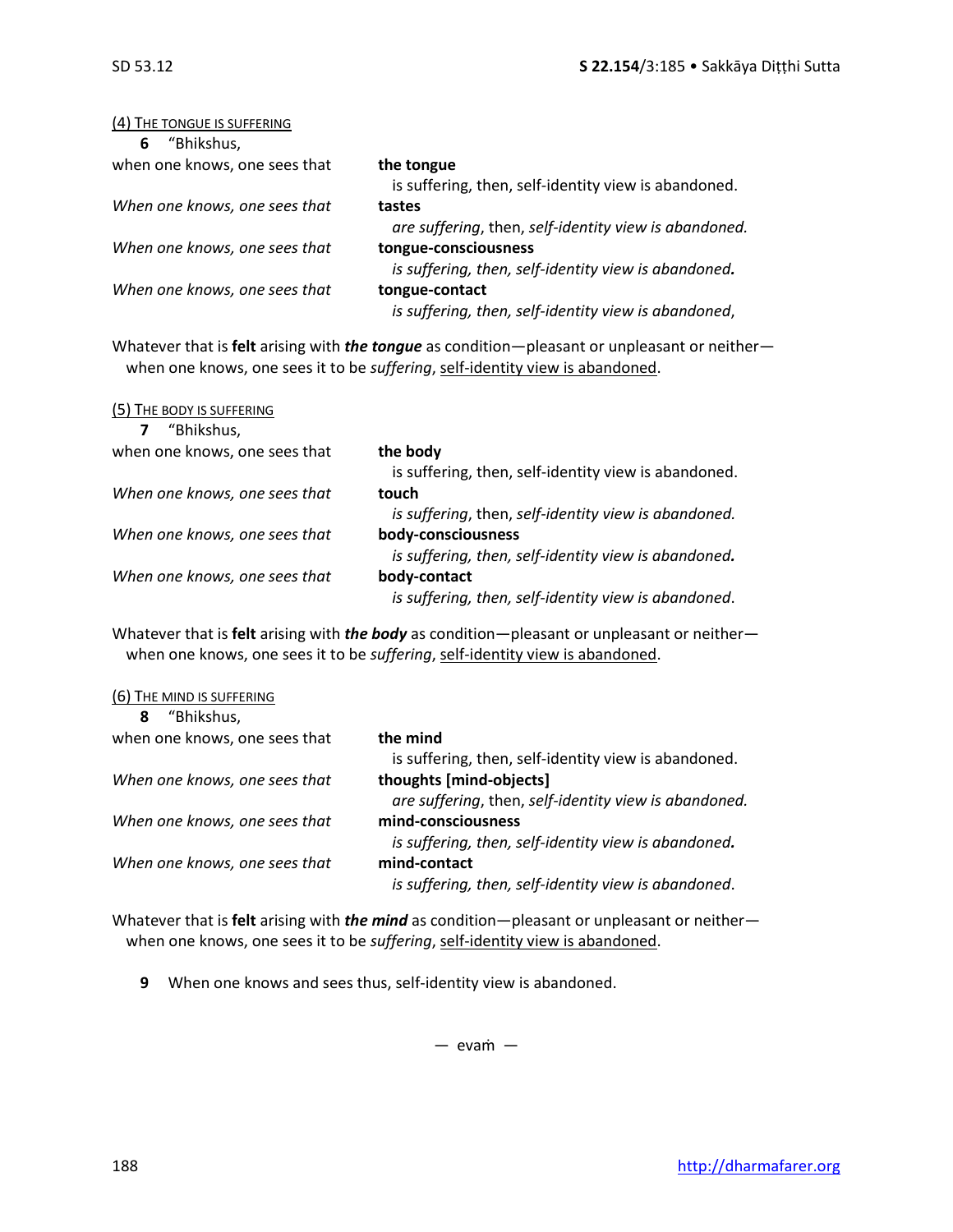### **Sakkāya Diṭṭhi Sutta** The Discourse on Self-identity View S 22.154

#### **1** At Sāvatthī.

**2** "Bhikshus, when what exists, on account of clinging to what, does **self-identity view**<sup>13</sup> arise?

**3** "Bhante, our teachings are rooted in the Blessed One, guided by the Blessed One, have the Blessed One as refuge.<sup>14</sup> It would be good indeed if the Blessed One were to explain its meaning. Having heard the Blessed One, the bhikshus would remember it."<sup>15</sup>

#### The 5-aggregate clinging pericope $16$

| "Bhikshus.<br>4                                                        |                                          |
|------------------------------------------------------------------------|------------------------------------------|
| $(1)$ when there is form,                                              |                                          |
| on account of clinging to form, by adhering to form,                   | self-identity view arises. <sup>17</sup> |
| (2) When there is <b>feeling</b> ,                                     |                                          |
| on account of clinging to feeling, by adhering to feeling,             | self-identity view arises.               |
| (3) When there is <b>perception</b> , bhikshus,                        |                                          |
| on account of clinging to perception, by adhering to perception,       | self-identity view arises                |
| (4) When there is <b>formations</b> ,                                  |                                          |
| on account of clinging to formations, by adhering to formations,       | self-identity view arises.               |
| (5) When there is consciousness,                                       |                                          |
| on account of clinging to consciousness, by adhering to consciousness, | self-identity view arises.               |
|                                                                        |                                          |

#### The aggregate-characteristic $18$  pericope $19$

**5** What do you think, bhikshus:

<sup>13</sup> "Self-identity view" (*sakkāya,diṭṭhi*) is, in simple terms, the identifying of ourself with our bodies or minds, that is, seeing some sort of abiding entity in any of the 5 aggregates. [1.3.1]

<sup>14</sup> "Have the Blessed One as refuge," *bhagavaṁ … dhammā paṭisaraṇā.* This means that 2 things: (1) that the Buddha discovers, proclaims and protects the Dharma, and (2) that the Buddha himself takes the Dharma as his refuge. Hence, even with the Buddha's passing, the Dharma still exists (as it always does) but is still available to us when we follow the Buddha's teaching as preserved in the suttas.

<sup>15</sup> *Bhagavam,mūlakā no bhante dhammā, bhagavaṁ nettikā, bhagavaṁ paisaraṇā. Sādhu vata bhante bhagavata-ñ'eva paibhātu etassa bhāsitassa attho. Bhagavato sutvā bhkikkhū dhāressantîti*. This is stock: **Mahā Dhamma, samādāna S** (M 46,2/1:309 f), SD 59.11; **Vīmaṁsaka S** (M 47,3/1:317), SD 35.6; **Naakapāna S** (M 68,8/1:465), SD 37.4; **Mahā Suññata S** (M 122,19/3:115), SD 11.4; **Bālena Paṇḍita S** (S 2:24), SD 21.1, **Parivīmaṁsanā S** (S 12.51/- 2:81), SD 11.5, **Candûpama S** (S 16.3/2:199), SD 38.2; **Sammā,sambuddha S** (S 22.58/3:66), SD 49.10; **Sall'atthena S** (S 36.6/4:208), SD 5.5, **Ānanda S 2** (S 36.16/4:221); **(Tika) Añña Titthiyā S** (A 3.68/1:199), SD 16.4; **Loka,dhamma S**  (A 8.6/4:158), SD 48.3; **Kiṁ Mūlaka S** (A 8.83/4:338), SD 32.10; **Sambodhi Pakkhika Dhamma S** (A 9.1/4:351), SD 82.1; **Bhagavā Mūlaka S** (A 10.58/5:106), SD 57.20; **(Ekādasaka) Samādhi S 2** (A 11.20/5:355). See S:B 404 n227.

<sup>&</sup>lt;sup>16</sup> On the 5 aggregates, see SD 17.

<sup>17</sup> *Rūpe kho bhikkhave sati rūpaṁ upādāya rūpaṁ abhinivissa sakkāya,diṭṭhi uppajjati.*

 $18$  On "the 3 characteristics"—impermanence, suffering and non-self, see (1.1.2).

<sup>19</sup>A shorter version of this and foll sections are given as **Arahatā S 1** (S 22.76/3:82 f @ SD 26.7) = **Arahatā S 2** (S 22.77/3:84, without verse). Bodhi's tr (S 22.154) has a *peyyāla* which seems to omit this whole section.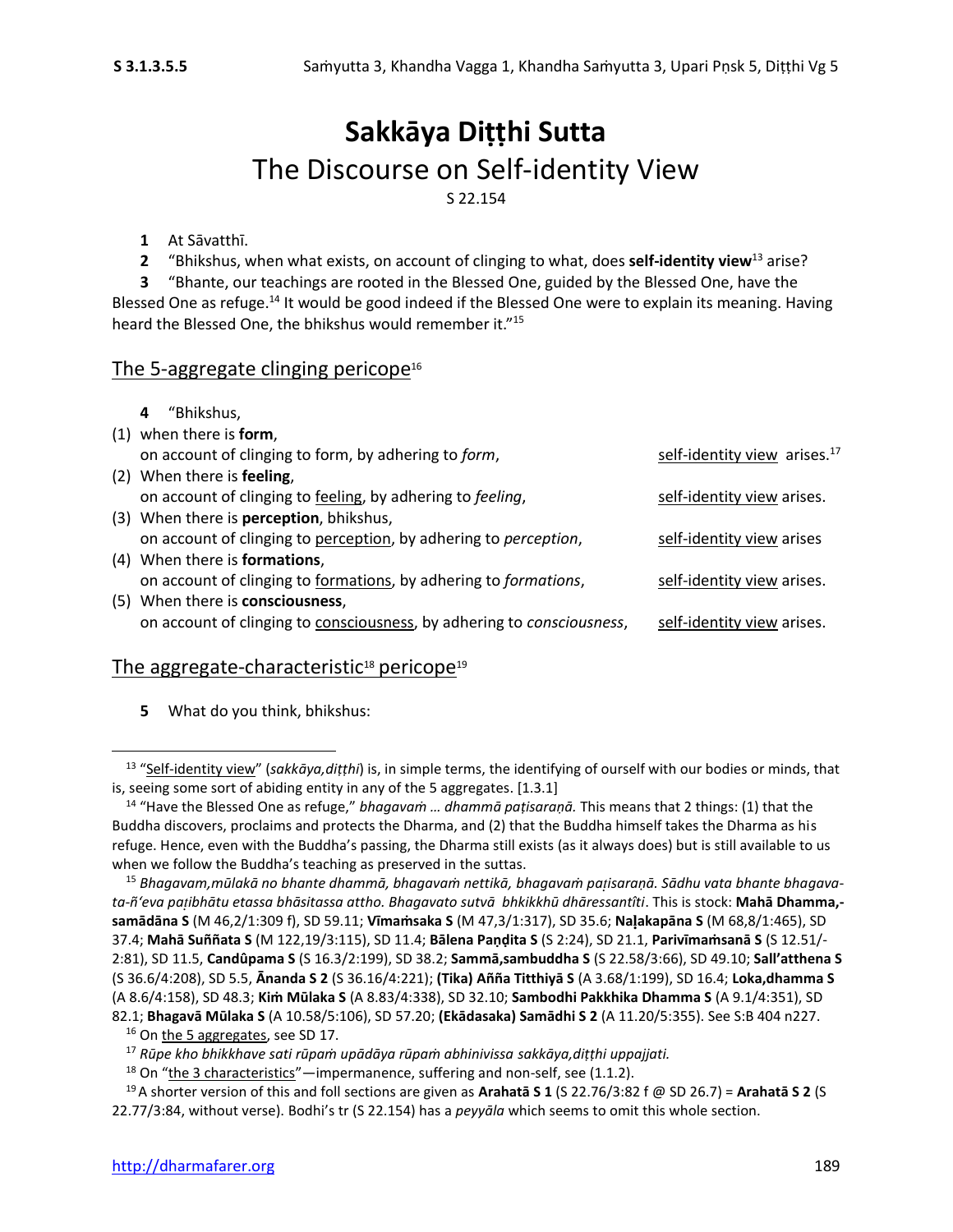#### (1) **Is form permanent or impermanent?**"

"Impermanent, bhante."

"Is what is impermanent unsatisfactory [suffering] or satisfactory [pleasurable]?"<sup>20</sup>

"Unsatisfactory, bhante."

"But without clinging to what is impermanent, unsatisfactory, subject to change, would self-identity view arise in it?"<sup>21</sup>

"No, bhante."

#### (2) "**Is feeling permanent or impermanent?**"

"*Impermanent, bhante*." "*Is what is impermanent unsatisfactory [suffering] or satisfactory [pleasurable]?*" "*Unsatisfactory, bhante*." "*Is what is impermanent, unsatisfactory and subject to change fit to be regarded thus: 'This is mine, this I am, this is my self'?*" "*No, bhante*."

#### (3) "**Is perception permanent or impermanent?**"

"*Impermanent, bhante*."

"*Is what is impermanent unsatisfactory [suffering] or satisfactory [pleasurable]?*"

"*Unsatisfactory, bhante*."

"*But without clinging to what is impermanent, unsatisfactory, subject to change, would self-identity view arise in it?*"

"*No, bhante*."

#### (4) "**Are formations permanent or impermanent?**"

"*Impermanent, bhante*."

"*Is what is impermanent unsatisfactory [suffering] or satisfactory [pleasurable]?*"

"*Unsatisfactory, bhante*."

"*But without clinging to what is impermanent, unsatisfactory, subject to change, would self-identity view arise in it?*"

"*No, bhante*."

#### (5) "**Is consciousness permanent or impermanent?**"

"*Impermanent, bhante*."

"*Is what is impermanent unsatisfactory [suffering] or satisfactory [pleasurable]?*"

"*Unsatisfactory, bhante*."

"*But without clinging to what is impermanent, unsatisfactory, subject to change, would self-identity view arise in it?*"

"*No, bhante*."

<sup>21</sup> *Yaṁ panâniccaṁ dukkhaṁ viparināma,dhammaṁ, api nu taṁ anupādāya sakkāya,diṭṭhi uppajjeyyāti.*

<sup>20</sup> *Dukkhaṁ vā sukhaṁ vā.* Here, the alternative tr, "painful," reminds us that whatever brings us pain or discomfort (bodily or mentally) is not liked by us. When the pain is gone, we feel some pleasure. However, even the pleasurable is impermanent, and when it is gone, we feel pain. Hence, both the painful and the pleasant are "suffering" (*dukkha*). It is useful to understand this difference between pain and suffering. Simply put, pain is natural (we have a physical but conscious body, so we feel pain, whether tolerable or intolerable, which is a sign of irritability or sensitivity of our experiences); suffering is optional (we can train our minds not to be attached to what is pleasant or to reject what is unpleasant, and to regard even the neutral as being impermanent, changing, becoming otherwise.)